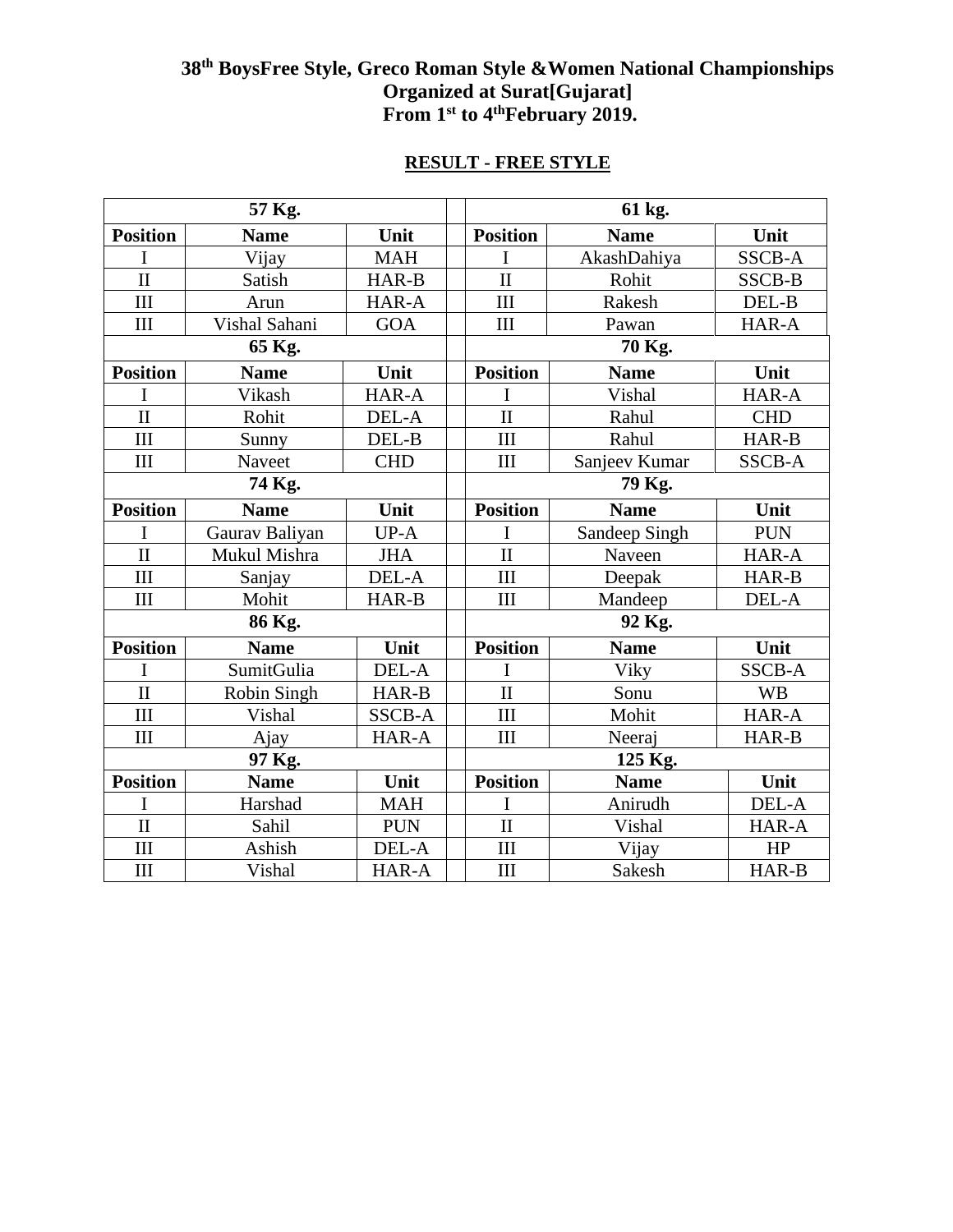## **38th BoysFree Style, Greco Roman Style &Women National Championships Organized at Surat[Gujarat] From 1st to 4thFebruary 2019.**

|                         | 55 Kg.          |               |                         | 60 kg.               |               |  |  |
|-------------------------|-----------------|---------------|-------------------------|----------------------|---------------|--|--|
| <b>Position</b>         | <b>Name</b>     | Unit          | <b>Position</b>         | <b>Name</b>          | Unit          |  |  |
| T                       | Vijay           | <b>SSCB-A</b> |                         | SachinRana           | DEL-A         |  |  |
| $\overline{\mathbf{H}}$ | Manoj           | DEL-A         | $\overline{\mathbf{I}}$ | Vijay                | HAR-B         |  |  |
| III                     | L. SaiyonMetei  | <b>MNP</b>    | III                     | KewalBeniwal         | HAR-A         |  |  |
| III                     | Sandeep         | HAR-A         | III                     | Pravesh              | DEL-B         |  |  |
|                         | 63 Kg.          |               |                         | 67 Kg.               |               |  |  |
| <b>Position</b>         | <b>Name</b>     | Unit          | <b>Position</b>         | <b>Name</b>          | Unit          |  |  |
| I                       | Gaurav          | <b>SSCB</b>   | I                       | Ashu                 | HAR-A         |  |  |
| $\overline{\rm II}$     | Parvesh         | DEL-B         | $\overline{\rm II}$     | Malkit               | <b>SSCB-A</b> |  |  |
| III                     | Ashwani         | <b>GOA</b>    | III                     | AnujDahiya           | <b>DEL</b>    |  |  |
| III                     | Neeraj          | DEL-A         | III                     | Saurav               | <b>JHA</b>    |  |  |
|                         | 72 Kg.          |               |                         | 77 Kg.               |               |  |  |
| <b>Position</b>         | <b>Name</b>     | Unit          | <b>Position</b>         | <b>Name</b>          | Unit          |  |  |
| I                       | Rahul           | <b>SSCB-A</b> | I                       | Sajan                | HAR-A         |  |  |
| $\overline{\rm II}$     | <b>Vikas</b>    | HAR-A         | $\mathbf{I}$            | Anshu                | <b>CHD</b>    |  |  |
| III                     | ChhaganMeena    | <b>RAJ</b>    | III                     | Gokul                | <b>MAH</b>    |  |  |
| III                     | Lovepreet Singh | <b>PUN</b>    | III                     | Rahul                | <b>RAJ</b>    |  |  |
|                         | 82 Kg.          |               | 87 Kg.                  |                      |               |  |  |
| <b>Position</b>         | <b>Name</b>     | Unit          | <b>Position</b>         | <b>Name</b>          | Unit          |  |  |
| I                       | Ravi Malik      | HAR-B         | I                       | Sunil                | HAR-A         |  |  |
| $\overline{\rm II}$     | JaideepHooda    | HP            | $\overline{\rm II}$     | Deepak               | HAR-B         |  |  |
| III                     | Deepak Hooda    | HAR-A         | III                     | Sunny Kumar          | DEL-A         |  |  |
| III                     | Neeraj          | <b>CHD</b>    | III                     | <b>Surject Singh</b> | $UP-A$        |  |  |
|                         | 97 Kg.          |               | 130 Kg.                 |                      |               |  |  |
| <b>Position</b>         | <b>Name</b>     | Unit          | <b>Position</b>         | <b>Name</b>          | Unit          |  |  |
| I                       | Sahil           | DEL-A         | I                       | Aryan                | DEL-A         |  |  |
| $\overline{\rm II}$     | Deepanshu       | <b>SSCB-A</b> | $\mathbf{I}$            | Yatender             | $UP-A$        |  |  |
| III                     | Nikhil          | $UP-A$        | III                     | Tushar               | <b>MAH</b>    |  |  |
| III                     | Aawesh          | HAR-B         | III                     | Ashok                | HAR-A         |  |  |

## **RESULT –GRECO ROMAN STYLE**

*.* **.**